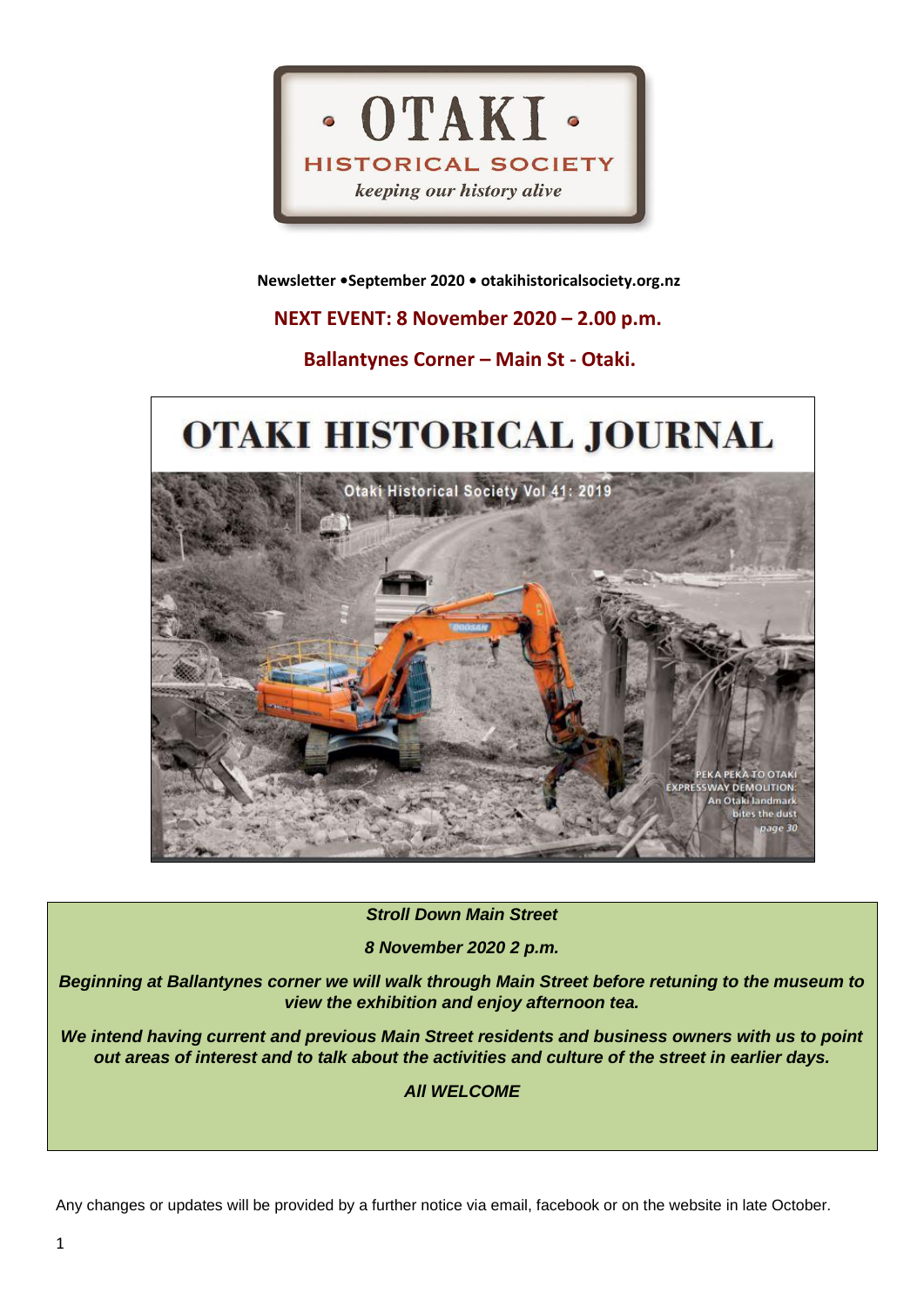# *Last Meeting*

Our last meeting was our AGM. The guest speaker was Diane McAllen from Nga Taonga Sound and Vision who shared an interesting assortment of images from their archives. Of particular interest to the audience were those featuring Otaki and surrounding area and a number from the Napier earthquake.

The following were elected for the 2020 – 2021 year.

| Patron            | <b>Anne Thorpe</b>        |
|-------------------|---------------------------|
| President         | Meagan Roach              |
| <b>Secretary</b>  | Sarah Maclean             |
| <b>Treasurer</b>  | <b>Neil Greenwood</b>     |
| Vice<br>President | <b>Patsy Whenuaroa</b>    |
| Committee         | <b>Jeanette Carpenter</b> |
| Committee         | <b>lan Cooksley</b>       |

#### **There are still vacancies on our committee. Please consider joining us!**

#### *Members Survey*

At the AGM we distributed a survey to the attendees. Thank you to the large number who completed it. The responses told us that most members are happy with our performance.

We realise however that our world in 2020 has changed and in fact the immediate future is quite uncertain. With this in mind we intend making some small changes to our programme and accordingly there will not be an evening meeting in October.

There will instead be an afternoon event at 2pm on Sunday 8 November. See above for details.

#### *Journal*



**The committee regrets to inform members that due to the impact of Covid-19 and the associated lockdown etc. the society will not be publishing a journal this year. We are continuing to work with contributors and will advise next year's publishing date when finalised**.



**We are pleased to report that the journal will definitely be produced in 2021. Preparations are well under way and writers are busy. If you would like to contribute in any way, please contact our editor, Sarah Maclean**. **[otakihistoricalsociety@yahoo.com](mailto:otakihistoricalsociety@yahoo.com)**

The society has past journals available for sale at varying prices (from \$5). Please contact us to confirm the availability and cost of any of these journals you are interested in.

**Note:** Digitised copies of out of print journals and/or articles from any of our journals can be purchased from the society. Contact us for costs and further details.



**Follow the link to our website to see all the covers of previous issues, click on the image to view the contents page and make your choice! <https://www.otakihistoricalsociety.org.nz/journals>**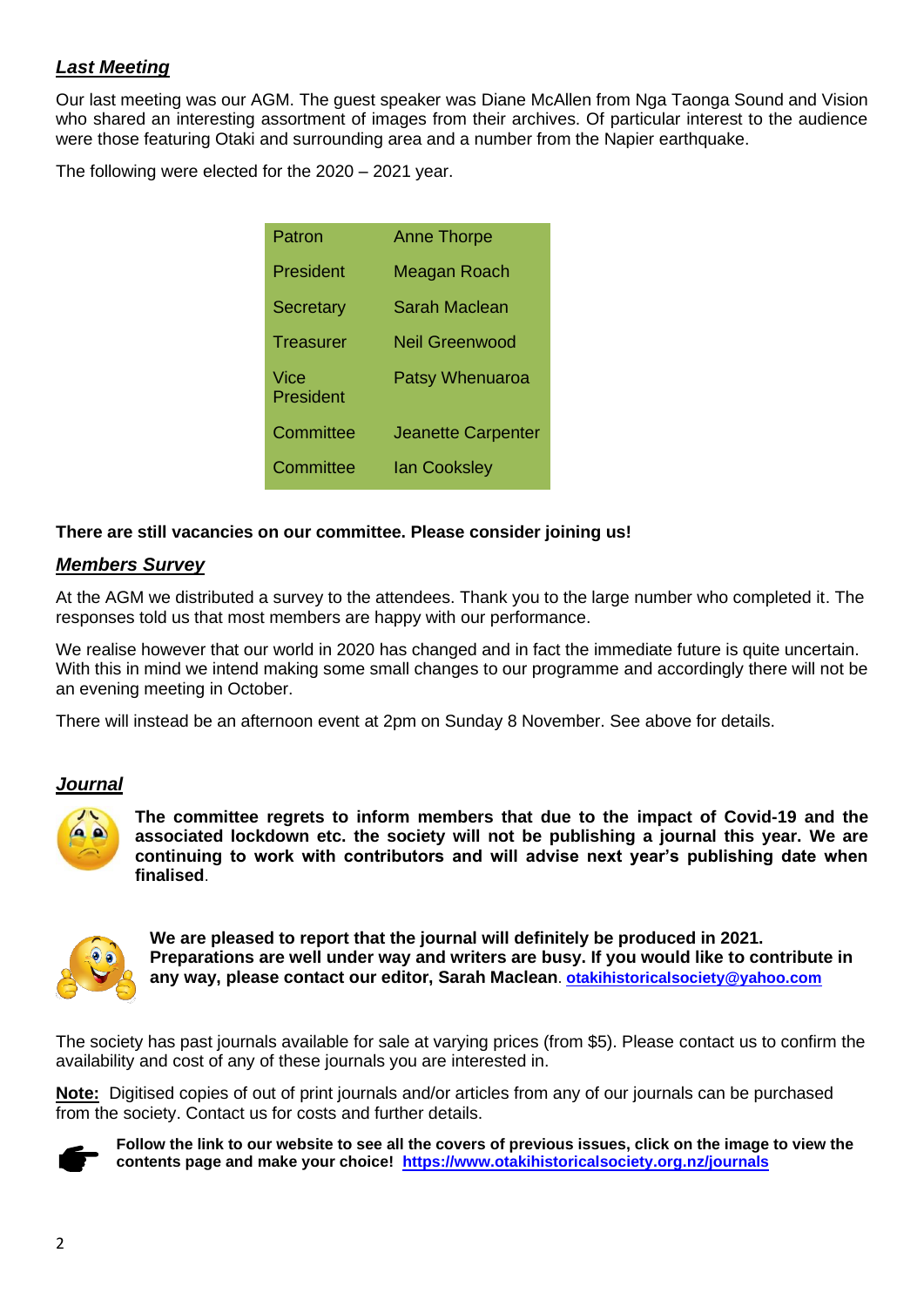# *Correspondence*

Among our recent correspondence was an enquiry asking if we had any information relating to the commemorative walking sticks presented to some passengers of the City of Auckland which had foundered off Otaki in 1878. Our enquirer was in possession of one of the sticks but the plaque was missing from it and he wanted to replace it.

Fortunately, we were able to find on Papers Past details of a function held in Otaki in 1928 when Otaki Lodge presented three survivors who were meeting in the town with walking sticks made from timber from the wreck. They were inscribed 'As a memento of your first and last visits to Otaki'

The timber was from the teak rail of the ship and had been given by Mr. H Lethbridge and the sticks made by Mr. W Macintosh of Levin.

Following are two articles which contain more details and interesting facts relating to the 1928 function and the foundering of the ship.

[https://paperspast.natlib.govt.nz/newspapers/OTMAIL19281024.2.13?end\\_date=31-12-](https://paperspast.natlib.govt.nz/newspapers/OTMAIL19281024.2.13?end_date=31-12-1928&items_per_page=10&query=city+of+auckland+otaki&snippet=true&start_date=01-01-1928) [1928&items\\_per\\_page=10&query=city+of+auckland+otaki&snippet=true&start\\_date=01-01-1928](https://paperspast.natlib.govt.nz/newspapers/OTMAIL19281024.2.13?end_date=31-12-1928&items_per_page=10&query=city+of+auckland+otaki&snippet=true&start_date=01-01-1928)

[https://paperspast.natlib.govt.nz/newspapers/HC19281102.2.7?end\\_date=31-12-](https://paperspast.natlib.govt.nz/newspapers/HC19281102.2.7?end_date=31-12-1928&items_per_page=10&page=3&phrase=2&query=city+of+auckland&snippet=true&start_date=01-01-1928) [1928&items\\_per\\_page=10&page=3&phrase=2&query=city+of+auckland&snippet=true&start\\_date=01-01-1928](https://paperspast.natlib.govt.nz/newspapers/HC19281102.2.7?end_date=31-12-1928&items_per_page=10&page=3&phrase=2&query=city+of+auckland&snippet=true&start_date=01-01-1928)



*Mast of the City of Auckland on Otaki Beach* 

# *Museum*

## *Exhibition*

The many visitors to the current exhibition have enjoyed the interesting and informative displays. If you have not yet been we recommend a visit to view Main St as it has evolved since the latter part of the 19<sup>th</sup> century.

## *Reading Room*

We remind readers of the facilities available in the Anne Thorpe reading room. This room has many records and publications available for public access. The trustees and volunteers on duty can also assist with researching and locating photographs, artefacts, estate collections etc which have been received by Otaki Historical Society and the Heritage Bank Trust. These items have been recorded on 'Past Perfect' and can be viewed on the computers in the reading room.

The OHS society now have the use of a large display board on the western wall where we intend showing a variety of our items and documents. Currently on display are the plans and details of the Rangiatea Urupa (Cemetery) which record the resting place of many tangata whenua and early settlers of Otaki.

When entering the museum turn right for the Reading Room and left for the Exhibition.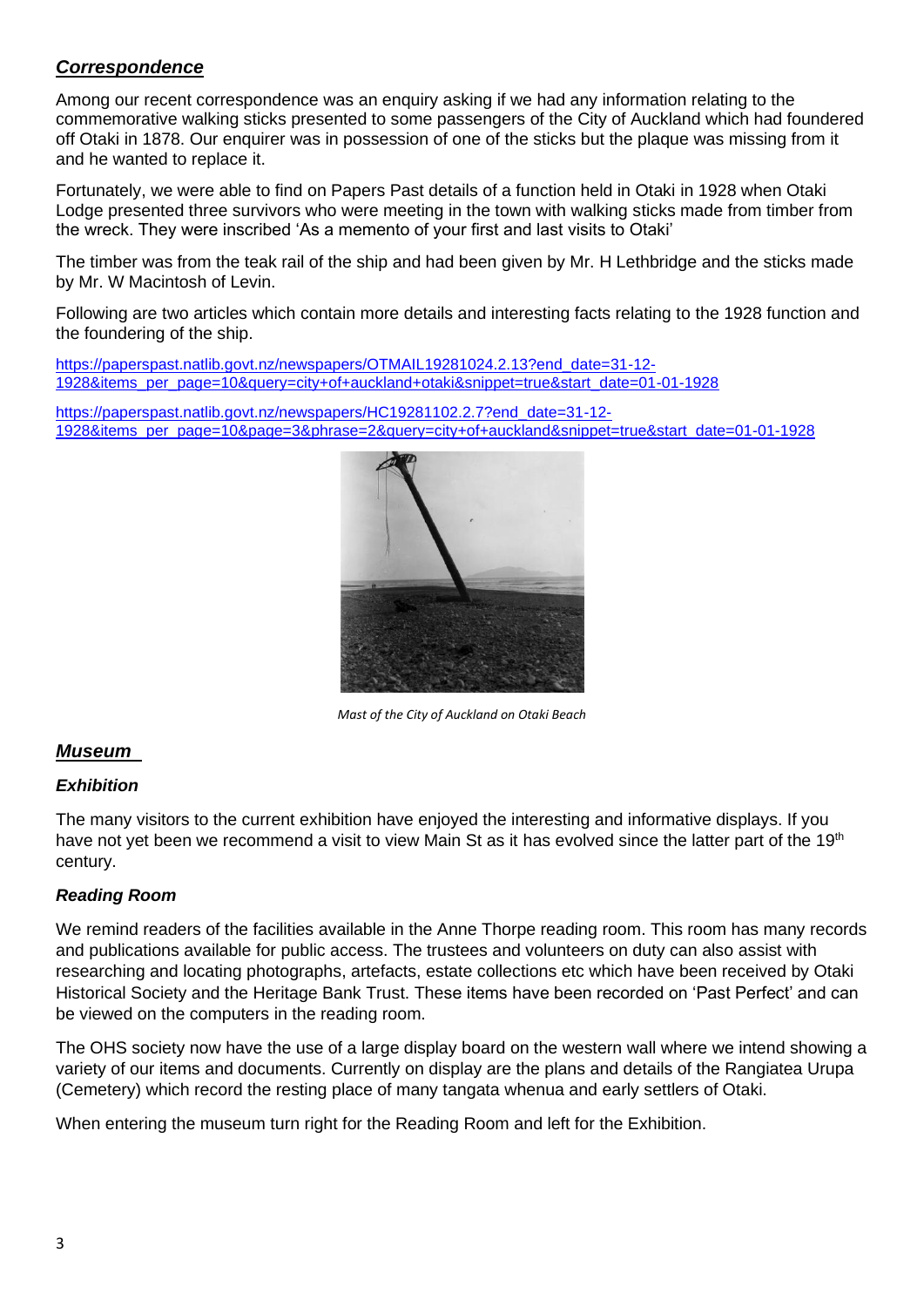|      | <b>Snippets from the Press Oct-Nov</b>                                                                                                                                                                                                                                                                                                                                                                                                                                                                                                        | <b>Courtesy Papers Past et al</b>                                                                                                                                                                                                                                                           |
|------|-----------------------------------------------------------------------------------------------------------------------------------------------------------------------------------------------------------------------------------------------------------------------------------------------------------------------------------------------------------------------------------------------------------------------------------------------------------------------------------------------------------------------------------------------|---------------------------------------------------------------------------------------------------------------------------------------------------------------------------------------------------------------------------------------------------------------------------------------------|
| 1840 | A very interesting account of an 'expedition'<br>undertaken from Wellington to Whanganui, by<br>a number of surveyors on behalf of the NZ<br>Company.<br>(quite lengthy but worth reading)<br>https://paperspast.natlib.govt.nz/newspapers/NZGW<br>S18401107.2.9?end_date=30-11-<br>1840&query=otaki&snippet=true&start_date=01-10-<br>1840<br>Right: Plaque in Adam St, London<br>commemorating the NZ Company offices.                                                                                                                      | FROM OFFICES ON THIS SITE THE<br>NEW ZEALAND COMPANY ON 5 MAY 1839<br>DESPATCHED THE SURVEY SHIP TORY<br>TO BEGIN THE COLONISATION OF NEW<br>ZEALAND ON THE WAKEFIELD PLAN                                                                                                                  |
| 1890 | The following extract is from a report from<br>Horowhenua County Council relating to<br>roadworks in the district:<br>'The road from Otaki River to south of the<br>Te Horo station is now open for drays and<br>stock, the bush having been cleared where<br>necessary, and some formation done,<br>together with culverts'<br>Right: A stand of totara alongside SH1 at Te<br>Horo. Some of those left after developments of<br>roads and farms.                                                                                            |                                                                                                                                                                                                                                                                                             |
| 1900 | A 10-year-old girl, Mabel Moorby unfortunately<br>died after eating unripe raspberries in Otaki.<br>Several other children also became ill but<br>fortunately survived.<br>Following reports of a police raid in Haining St<br>Wellington the following was placed in the<br>press. 'Mr John Ah Tong, a wellknown<br>interpreter and land agent of Otaki, desires to<br>say that he is in no way connected with the Ah<br>Ton mentioned in the Chinese gambling raid'.                                                                        | Cabinet maker John Ah Tong was probably the first Chinese<br>Wellingtonian, arriving in the mid 1860s. He was also the first<br>to organise a petition against Chinese immigration<br>restrictions. In the 1896 and 1900 electoral rolls he was listed<br>as a cabinet maker, Otaki.        |
| 1910 | Arthur Collier was killed in the Otaki Gorge. It<br>was declared by the coroner that he was<br>pulling a tree root and over balanced into the<br>river where his body was found. He left a<br>widow and two children.<br>8.67 inches of rain were recorded for August in<br>Otaki Gorge whilst only 3.67 inches fell in the<br>township. Rain was recorded on 24 days in the<br>gorge.<br>80 couples attended the Otaki Bowling Club<br>social. It was reported that the arrangements<br>were good and the hall was elaborately<br>decorated. | 2 P. What A.                                                                                                                                                                                                                                                                                |
| 1930 | It was reported that surgical and medical<br>services were to cease at Otaki Hospital.<br>Read report below:<br>https://paperspast.natlib.govt.nz/newspapers/HC193<br>01118.2.48?end_date=30-11-<br>1930&items_per_page=50&query=otaki+&snippet=tr<br>ue&start_date=01-10-1930&title=HC%2cEP                                                                                                                                                                                                                                                  | An Amateur Athletic Club was formed in the town. Many<br>prominent names to be seen in the report below:<br>https://paperspast.natlib.govt.nz/newspapers/HC19301113.2.50?end<br>date= $30-11$ -<br>1930&items_per_page=50&query=otaki+&snippet=true&start_date=<br>01-10-1930&title=HC%2cEP |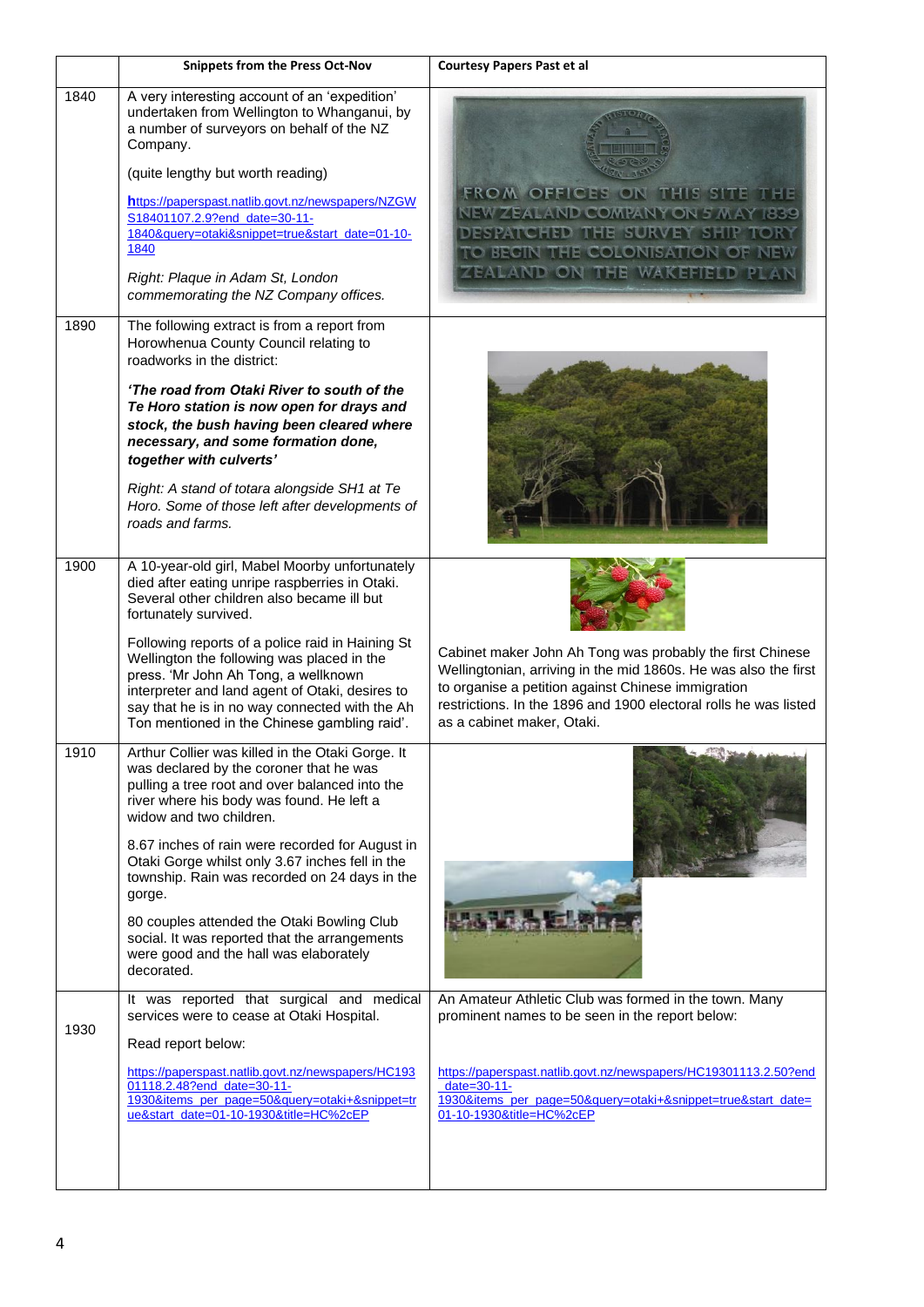# *Radio Interviews*

These broadcasts continue on Beach FM. Undertaken by Sarah Maclean, these sessions are varied and always interesting. Make sure you tune in to the Beach FM sessions are on the last Thursday of the month.

## *OHS Website and Index*

◯ Our website has recently been refreshed. Click on the 'News and Events' tab to view a feed from our facebook page. This is a great way to see Facebook posts for those who do not use social media.

# **The new index updated with entries from the 2019 journal is now available.**

The index is available on the website. [www.otakihistoricalsociety.org.nz](http://www.otakihistoricalsociety.org.nz/) The index is a valuable tool for researchers and members seeking information relating to the content of our 40 journals. Use the index to see if your interests (or family) are mentioned. If you find relevant information, refer to your journals or contact the Society to obtain past issues or digitised articles or journals. *Please note the two icons to access the index i.e. 1-40 and 41.*

We have some of our past newsletters available on the website. Click on the 'Newsletters' tab at the top of the home page to view.

The website also has many photographs and an interesting timeline of Otaki's history for your viewing. **Click on a photo to see the description.**

Journals and photographs can be purchased through the website and you can also join the society or renew your subscription. Submission forms for journals, subscriptions, queries are available.

# *OHS Facebook Page*

See our page for meeting information, photographs and other updates.

<https://www.facebook.com/otakihistoricalsociety/>

**Please feel free to post memories and photos relating to Otaki's history on our facebook page. The more our history is shared, the longer it will be retained.**

## *OHS Public Meetings*

November 8: Stroll down Main Street.

## *Reminder*

The Society warmly welcomes:

- Ideas and articles for future journals
- Photographs, manuscripts and documents etc. relating to the history of Otaki and its surrounds
- New members
- Contact us at: [otakihistoricalsociety@yahoo.com](mailto:otakihistoricalsociety@yahoo.com)